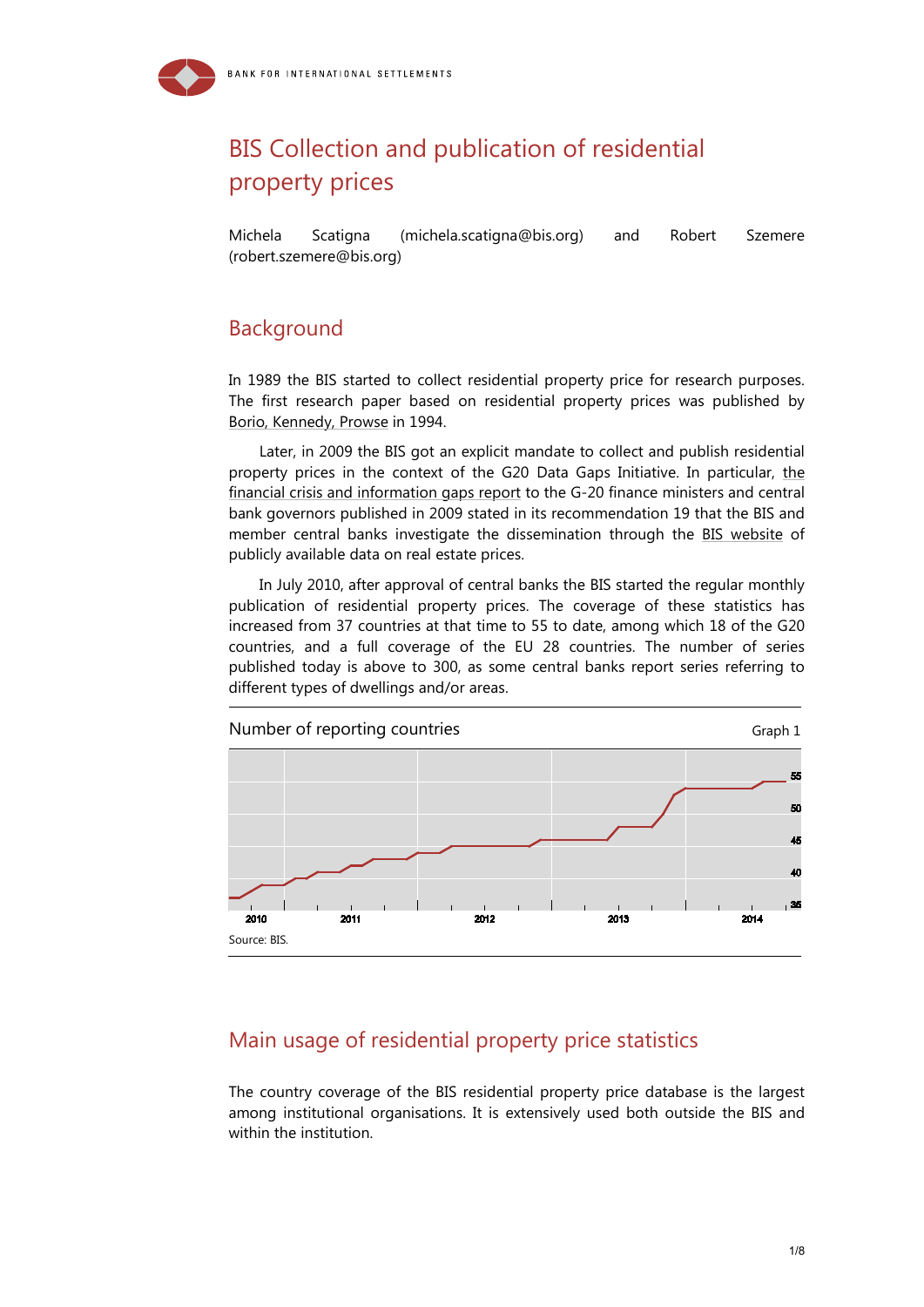#### External usage

International organisations rely on the residential property price published by the BIS for constructing their own databases. Namely, the European Central Bank uses the BIS Data Bank to collect data for EU countries, while the OECD used the BIS series to build its own research database. The BIS data set is widely used by central banks, by academics, and by private sector participants (investment banks, analysts, and journalists). The data published by the BIS are also disseminated by commercial data vendors. The number of downloads of the BIS residential property price by external users is above 10 000 per month (including the access through the [ECB's](http://sdw.ecb.europa.eu/browse.do?node=2120781)  [database\)](http://sdw.ecb.europa.eu/browse.do?node=2120781).

#### Internal usage

The RPP data set is used in notes and research papers. The BIS has recently started publish a [Quarterly note on real residential property price developments.](http://www.bis.org/statistics/pp_residential.pdf) The data is also frequently analysed in the BIS Annual Reports and in background notes for the Governors' meetings. The additionally published [long series](http://www.bis.org/statistics/pp_long.htm) are used for the identification and monitoring of asset price gaps and financial cycles.

## General characteristics of the RPP statistics published on the BIS website

All series of the RPP data set are reported by central banks. They somehow differ from country to country in terms of type of property, area covered, property vintage, priced unit, compilation method and seasonal adjustment.

This diversity reflects two facts: first, the process associated with buying and selling a property, and hence the data coverage and compilation methods vary between countries, and second, the international methodological standards for property price statistics are guidelines with little binding character.

In particular, the [Handbook on Residential Property Price Indices \(HRPP\)](http://epp.eurostat.ec.europa.eu/portal/page/portal/hicp/methodology/hps/rppi_handbook) published by Eurostat in 2013 gathers recommendations on best practices for compiling residential property price indices, and presents these in the context of the different user needs. The HRPP builds on work undertaken by a number of international organisations (including the BIS) over recent years to identify the user requirements for improved RPP data from an economic, monetary and financial stability perspective.

While the compilation of many of the series included in the BIS database are based on the HRPP recommendations, in some countries further efforts would be needed in this field.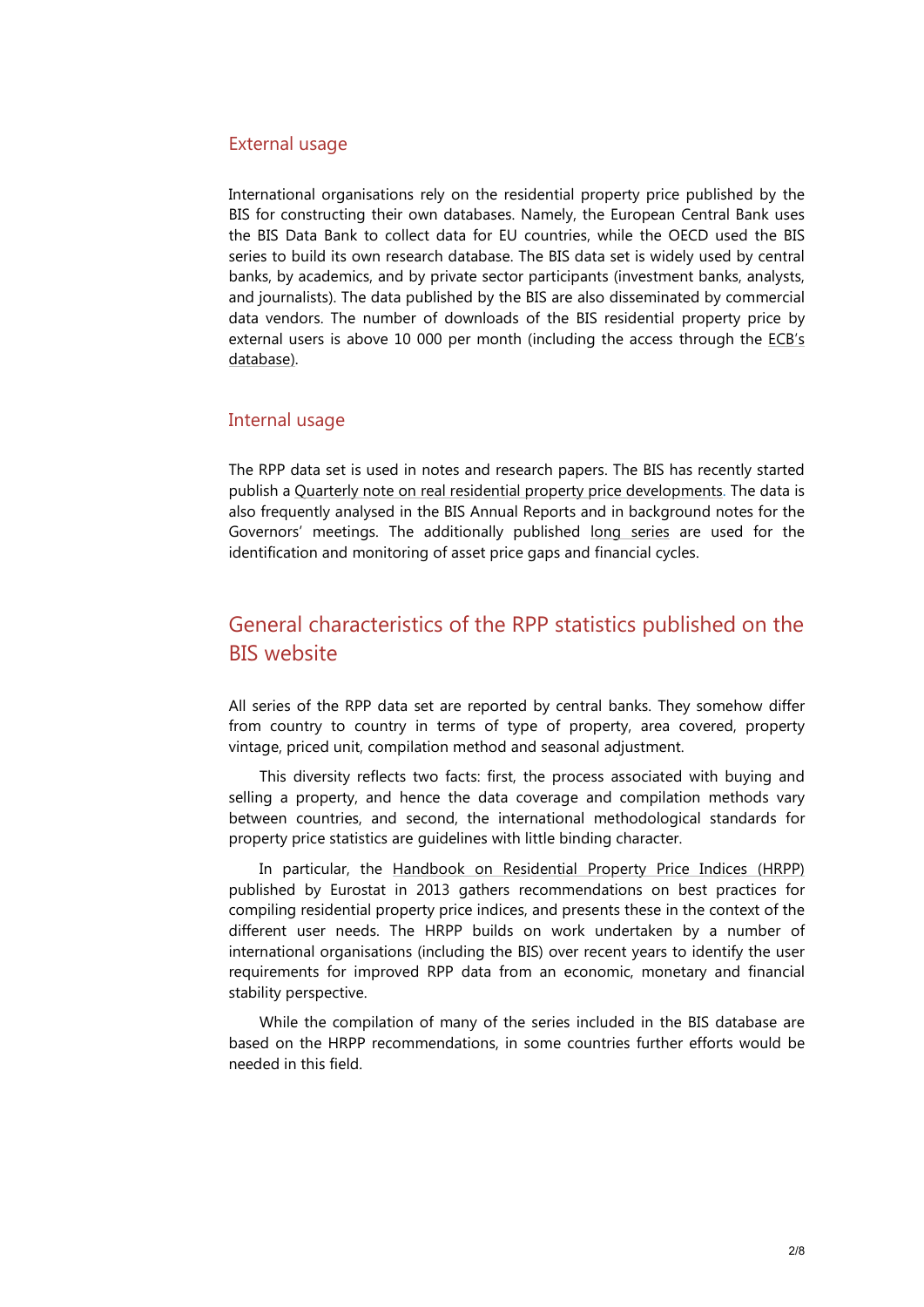### Main cross-country differences $<sup>1</sup>$  $<sup>1</sup>$  $<sup>1</sup>$ </sup>

#### Coverage

The data coverage differs across countries. For some of them there is a single series covering the whole market. Such series include all types of dwellings in the whole country both in the new and existing dwelling markets. Conversely, for other countries the coverage of the reported series is more limited, either in terms of types of dwellings, markets or from a geographical perspective (ie some series are limited to the capital city).

#### Number of series, and breakdowns

The number of series reported by countries also varies. This reflects two aspects: first, the number of available breakdowns (for example new and existing dwellings, or dwelling types) and second, the existence of a single or many distinct compilers.

#### Compiling organisation and source of data

The compiling organisation varies from statistical offices, central banks, land registries, mortgage banks or real estate agents reflecting the diversity in the source of data. Transaction prices are recorded by notaries or land registries, data appraisals are made and registered by mortgage banks, while advertised prices are collected by real estate agents.

#### Unit

Series are either indices with a fixed reference period or nominal amounts in national currencies.

#### Quality adjustment

Quality adjustment refers to taking into account specific characteristics of each transaction (i.e. age and size of dwelling) in the construction of the indicators. Such a quality adjustment is not implemented in all countries. Where the data are not quality-adjusted, data are expressed as price per dwelling or as price per square meter.

<span id="page-2-0"></span> $1$  For more details see: [Residential property prices across the globe](http://www.bis.org/publ/qtrpdf/r_qt1409h.htm) (article from the BIS Quarterly Review, September 2014)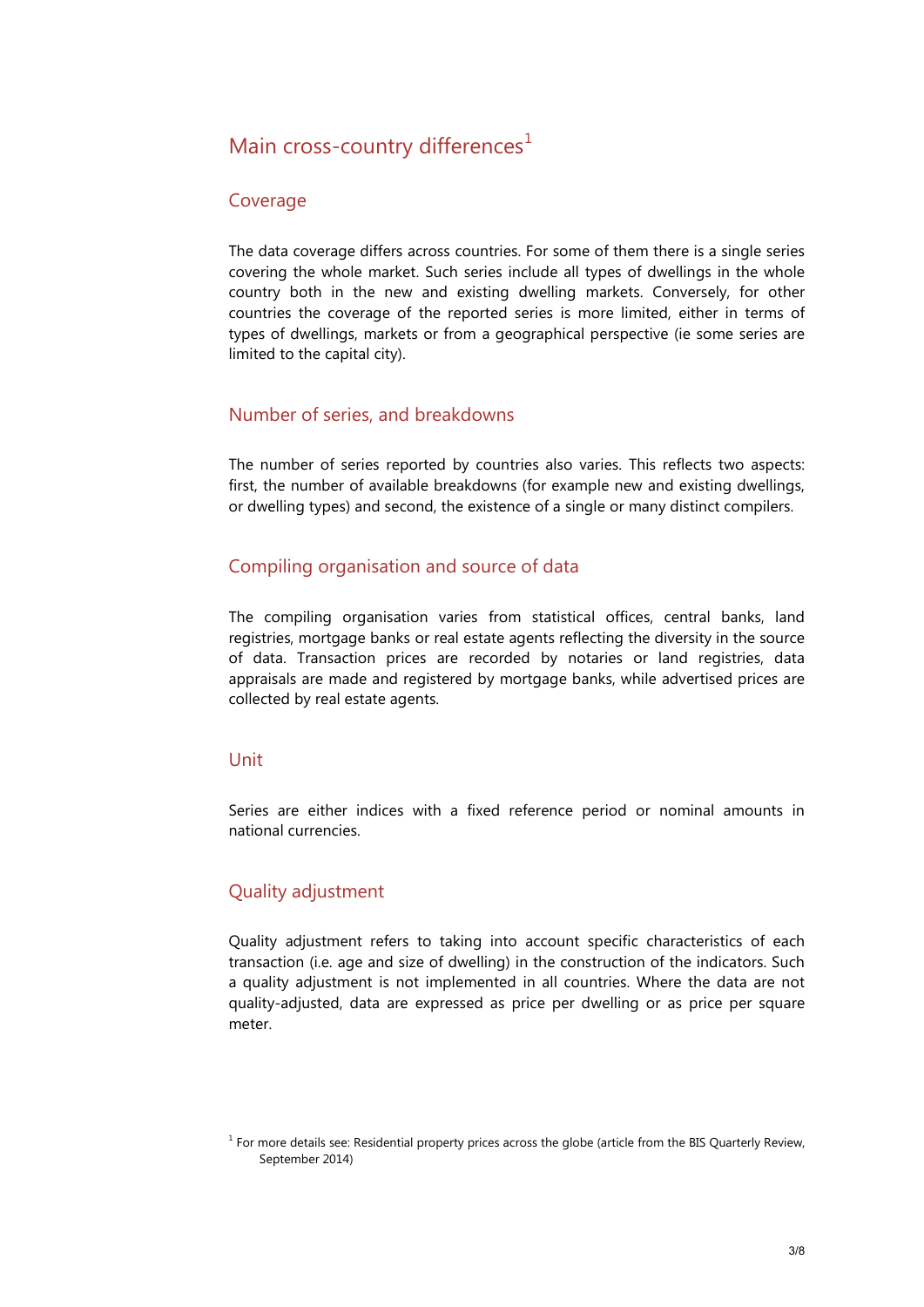Where data are adjusted for quality, one of the following methods is typically applied: hedonic regression, stratification or mixed adjustments, repeated sales, appraisals method.<sup>[2](#page-3-0)</sup>

### Recent developments

#### Streamlining the presentation of the property price data set

As the detailed dataset has been growing significantly overtime and up to around 300 series, users demanded guidance about which series would be more representative for each country. Therefore, the BIS has selected a single residential property price indicator per country, and included them in a [specific subset.](http://www.bis.org/statistics/pp_detailed.htm%23selected) In most cases, this series covers all types of dwellings in the whole country, in both new and existing dwelling markets.

The selection has been based on the criteria listed in the HRPP as well as on the metadata provided by central banks. The applied selection process resulted in a subset as homogenous as possible, which is very suitable for cross-country comparison.

Nevertheless, significant discrepancies remain in sources and compilation methods as the recommendations of the HRPP have not yet been implemented in all countries. These selected series are presented at a quarterly frequency and updated once in each quarter. Where the frequency of the collected series is monthly, the quarterly data is calculated as the average of the monthly observations. Series have been rebased, deflated, and growth rates were calculated. The following four series are published for each country:

- Nominal value; average of 2010 = 100
- Real value, deflated by the consumer price index; average of  $2010 = 100$
- Nominal value; year-on-year percentage changes
- Real value, deflated by the consumer price index; year-on-year percentage changes

A [Quarterly note on real residential property price developments](http://www.bis.org/statistics/pp_residential.pdf)<sup>[3](#page-3-1)</sup> accompanies the quarterly publication, analysing the recent evolutions of these indicators.

The BIS will keep publishing the detailed data set, as sophisticated users are interested in the all available breakdowns. Furthermore the detailed data set provides all series with their original frequency and unit. This can be especially valuable for those countries where monthly series are available.

<span id="page-3-1"></span><span id="page-3-0"></span> $2$  For more details see Chapter 12 of the HRPPI.

<sup>&</sup>lt;sup>3</sup> For extracts see Appendix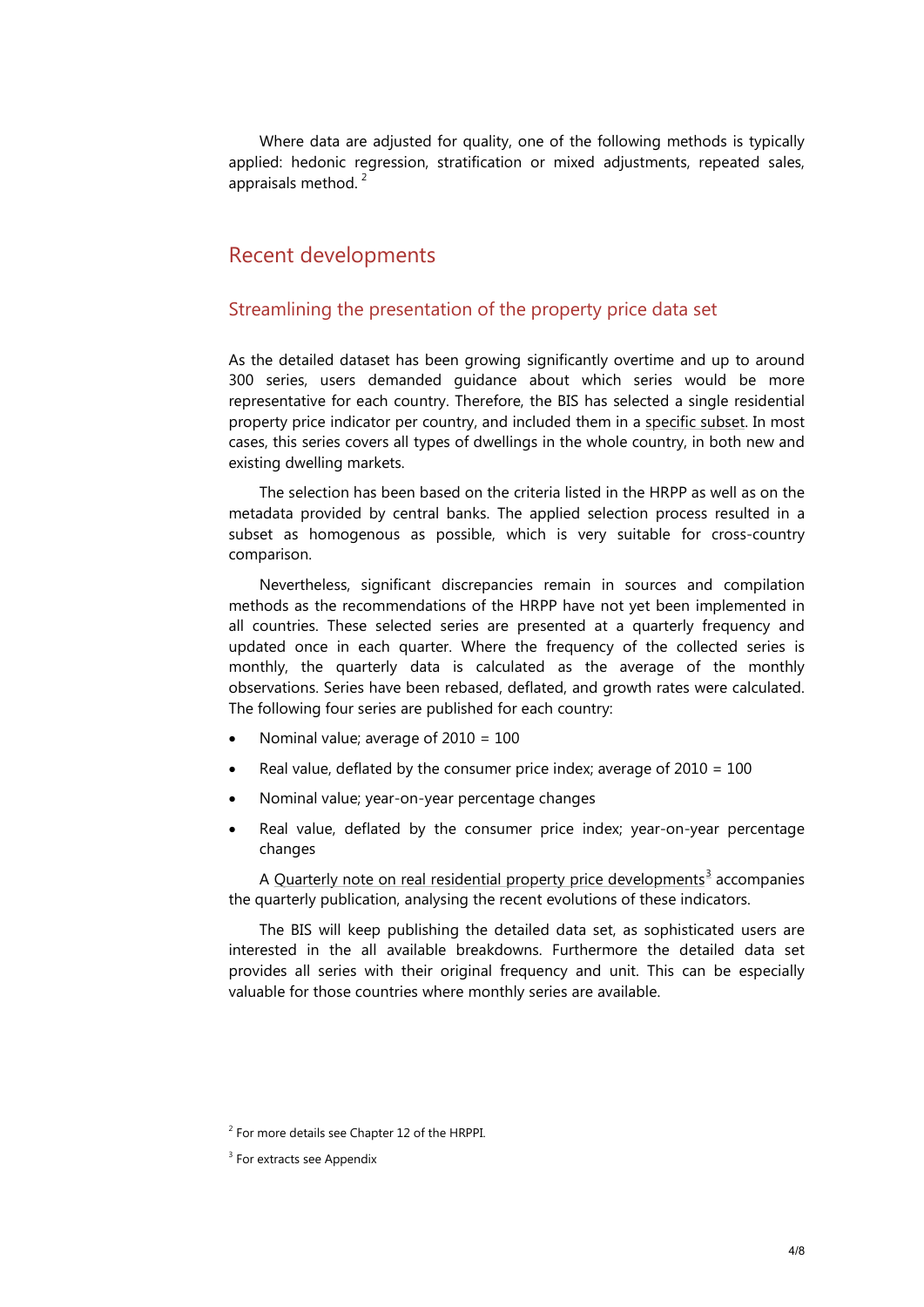#### Long series on residential property prices

For many years the BIS has promoted the analysis of long-term movements in residential property prices, which are particularly key for financial stability purposes. Borio et al presented for the first time in 1994 a dataset of long historical time series of nominal residential property prices in 13 advanced economies. Since then, interest in this dataset has steadily increased among researchers as well as policy makers and private sector practitioners.

The recently published [research data](http://www.bis.org/statistics/pp_long.htm) set on long series on residential property prices includes quarterly time series for 18 advanced economies for which long historical data could be obtained going back as far as 1970 Q1 or 1971.

This work has been driven by the BIS in close coordination with national authorities, based on existing data. While for the most recent period the long series coincide with the selected indictors, for older periods standard statistical techniques were applied in estimations.

The existing data originate from various sources such as central banks, national statistical offices, research institutes, private companies and academic studies. They rely on different methodologies and can cover heterogeneous types of geographical areas and types of dwellings.

### The way forward

The BIS in cooperation with the central banks will continue to expand the coverage of its residential property price data sets both in term of the number of countries both by collecting series with better coverage. Furthermore the BIS aims at constructing long series for additional countries in the coming years.

#### Country coverage

While generally speaking the country coverage is rather large, there are still important missing countries. In order to meet the recommendation 19 of the IMF-FSB Data Gap Initiative, the BIS aims to collect data from the two missing G20 countries.

#### Dwelling coverage

The targeted coverage is the entire residential property market: whole country, both new and existing dwellings, all types of dwellings. Where this coverage is not available data on existing dwellings in the whole country or metropolitan area can be used as proxy indicator.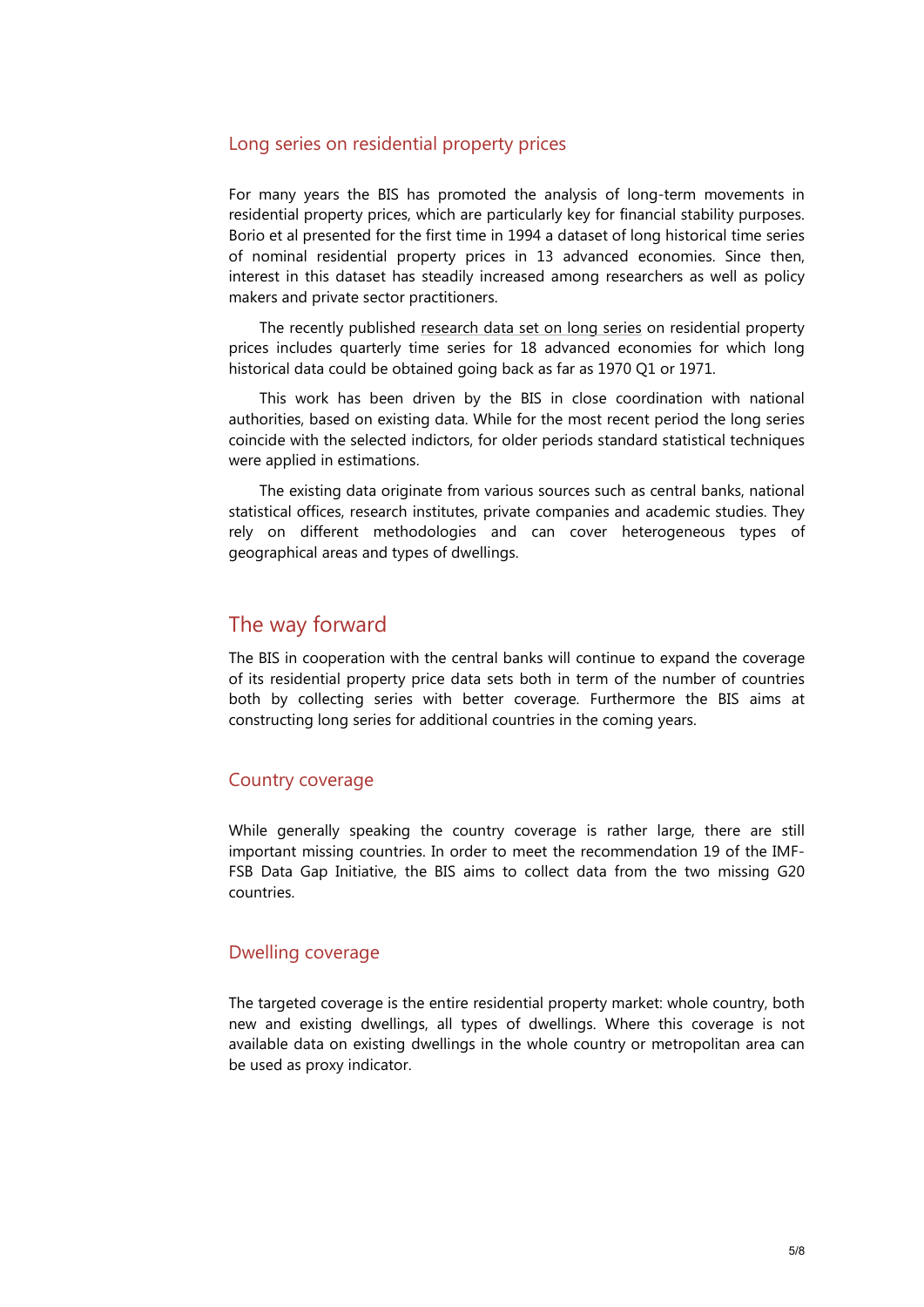### Quality adjusted data

Based on the HRPP one of the following methods is recommended: stratification or mix-adjustment, hedonic regression methods, repeat sales, and appraisal-based methods (ie, the SPAR method)<sup>[4](#page-5-0)</sup>. Where no quality adjustment is implemented, price per square meter is preferred over price per dwelling.

#### Start date

The start date of the reported series should be as early as possible, but ideally at least as from 2007. To allow the BIS to further expand the country coverage of its long series database, additional series with a starting date of 1970 are welcomed for countries where they are not yet available. These additional series used in the initial parts of the long series may have a limited coverage, or may measure construction costs, which can be a proxy for residential property price developments. In case the additional series cannot be published for confidentiality reasons, the BIS could only use their growth rates to complement publicly available series with a later start date.

#### Source

The BIS has no preference in the type of compiler (public or private). Where good quality data is available from several sources, the transmission of all available series with their respective metadata is preferred.

### References

M Scatigna, R Szemere and K Tsatsaronis (2014): "Residential property prices across the globe", *BIS Quarterly Review*, September, pp 62–70, [http://www.bis.org/publ/qtrpdf/r\\_qt1409h.pdf.](http://www.bis.org/publ/qtrpdf/r_qt1409h.pdf)

Handbook on Residential Property Price Indices (2013), Eurostat

<span id="page-5-0"></span><sup>4</sup> For more details see Chapter 12 of the HRPPI.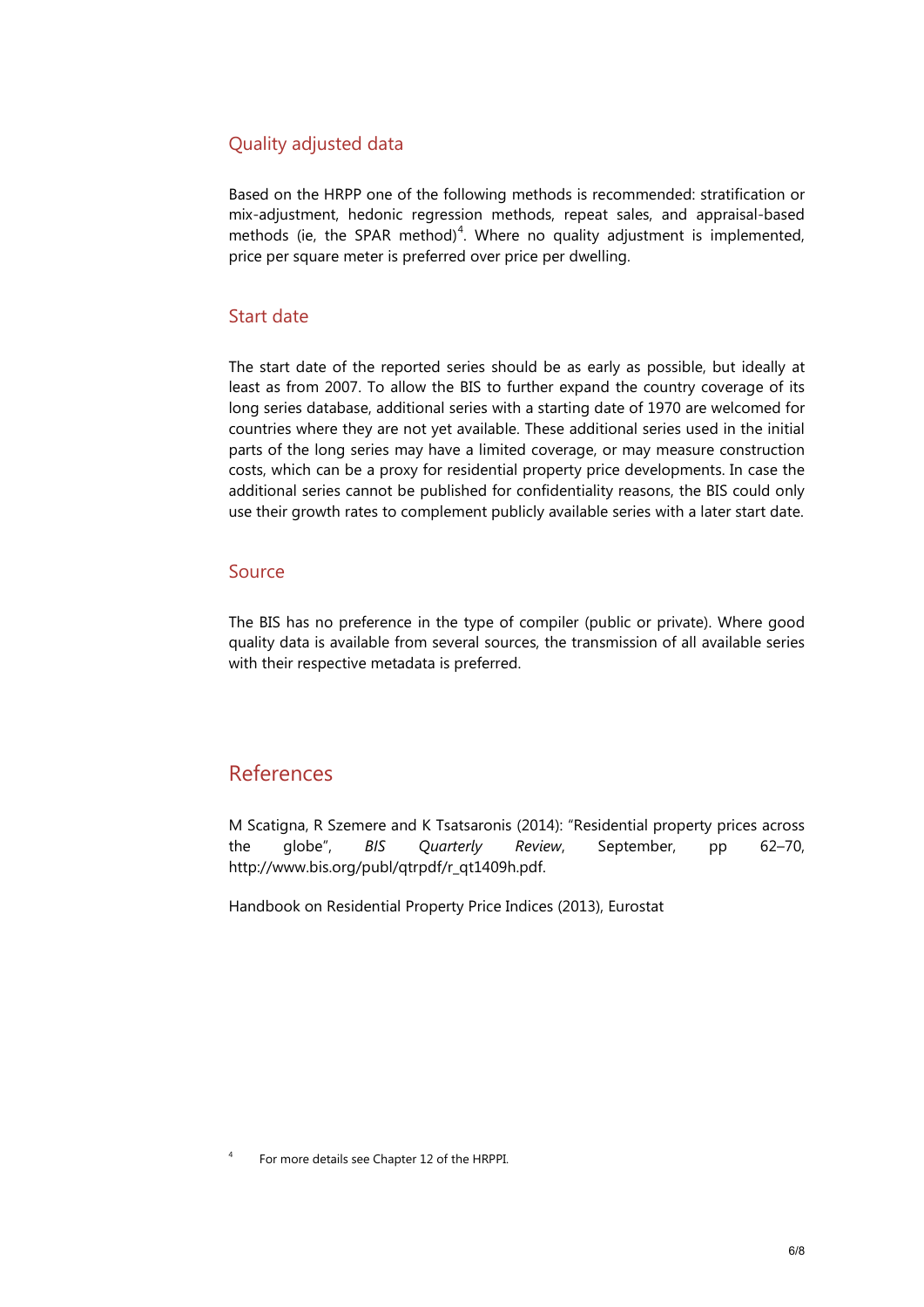## Appendix: Residential property price developments between the end of 2007 and  $2013^5$  $2013^5$

*Residential property prices generally peaked in real terms in 2006–07 in most advanced economies. Since then, they have decreased by 14% in the euro area, with a fall of around 40% or more in a number of countries such as Greece, Ireland and Spain. The cumulated fall in real prices has been more moderate in the United Kingdom and the United States (around 15%). Some other advanced economies, such as Austria, Canada, Norway, Sweden and Switzerland, have continued to register property price growth. Among the major emerging economies, real residential property prices have almost doubled in Brazil since 2007, risen by more than half in China and declined substantially in Russia (by one quarter).*

Real residential property prices in major advanced economies were still well below the levels reached at the end of 2007, by 17% in the United States, 15% in Japan, 15% in the United Kingdom and 14% in the euro area. In contrast, real prices remained higher than their 2007 levels in a number of countries, such as Canada (+13%), Switzerland (+30%) and Sweden (+16 %). Real prices were close to the levels observed six years previously in Australia.

Within the euro area, the 14% decline in real prices observed since 2007 masks some important disparities. Significant declines were observed in Ireland (– 47%), Spain (–43%), Greece (–40%), the Netherlands (–28%) and Italy (–20%). A smaller decline was observed in France (–8%) and real prices went up slightly in Germany over the period (+3%).

In contrast to the situation in advanced economies, real residential property prices were well above their end-2007 levels in a large number of emerging market economies. This was particularly the case in Asia, especially in Hong Kong SAR (+77%), Malaysia (+35%) and China (estimated at well over 50%). Real prices were also higher in a number of Latin American countries, having doubled since 2007 in Brazil and Peru (but they barely moved in Mexico).

The main exceptions to this situation in emerging markets were Russia, where real prices have fallen by 26% from 2007, and some major central European countries: prices are estimated to have decreased by around 40% in Romania and around 10% in the Czech Republic (Graph B).

<span id="page-6-0"></span><sup>&</sup>lt;sup>5</sup> Extracts of th[e note on residential property price development -fourth quarter of 2013](http://www.bis.org/statistics/pp_residential.pdf)